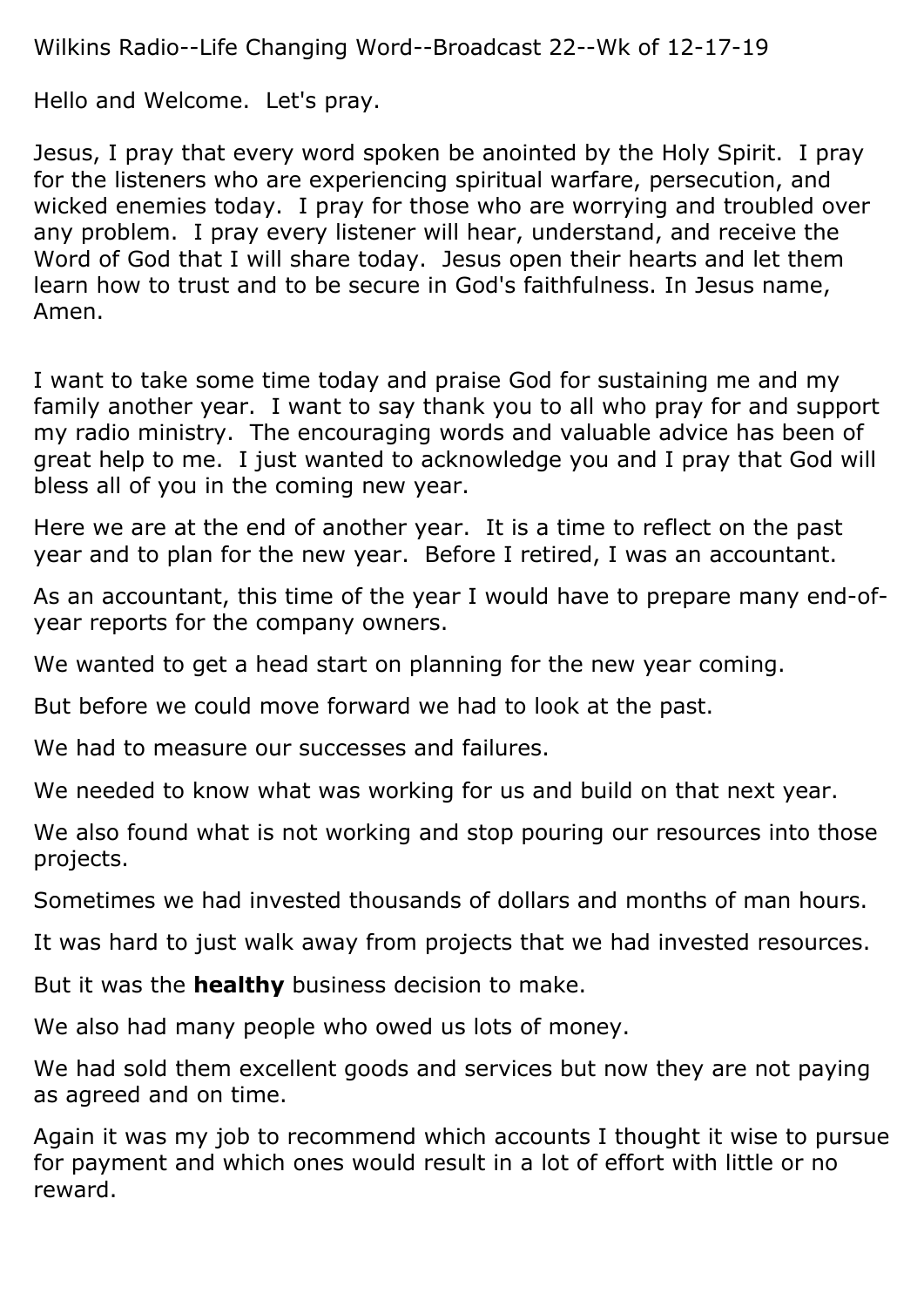Sometimes people went bankrupt. Some people had died. Some people disappeared and could not be reached, and some people were just liars and flakes and they never intended to do the **Right** thing and pay their debt.

So I would create the CHARGE-OFF Report.

I want you to consider applying this accounting tool to your personal and spiritual life. The Bible say in

Ephesians 4:31

Let all bitterness and wrath and anger and evil speaking, be put away from you.

Has someone used and abused you? Has someone offended you? Are you bitter towards a family member, friend, or co-worker? If so, look at

Hebrews 12:15

Exercise foresight and be on the watch to look and see that no one falls back from God's grace so that no root of bitterness springs forth and causes trouble, bitter torment and many to become contaminated and defile by it.

If you let unforgiveness take root, it produces fruit called bitterness. Now bitterness is a poison that will defile and contaminate your whole life. If you put a drop of poison in a glass of pure water, the whole glass of water becomes poison. The Bible warns that all of our being is defiled and poisoned by a root of bitterness. Poison and purity, bitterness and grace, strife and peace, hate and love cannot coexist. You are either dirty or pure, but you cannot have it both ways. A debt is either on your books for collection or it is written off and forgiven. The books must balance. You are not overlooking the debt that is owed, but rather you are making a conscience decision to make an off-setting entry that cancels out or forgives the debt. Forgiveness is a decision. Forgiveness is not a feeling. Forgiveness is a Choice.

When I make the decision to write off a debt owed, it does not hinge on the person who owes me money to request a cancelation of debt. My decision is based on what is the right thing to do as it pertains to the financial health of my company. How does my company benefit by forgiving the debt? When you choose to forgive someone, you are the person who benefits most, because your are no longer drinking the poison of bitterness, hate, and resentment and contaminating all the other areas of your life you could be enjoying.

However, the greatest reward is in

Matthew 6:14-15

For if ye forgive men their trespasses, your heavenly Father will also forgive: But if ye forgive not men their trespasses, neither will your Father forgive your trespasses.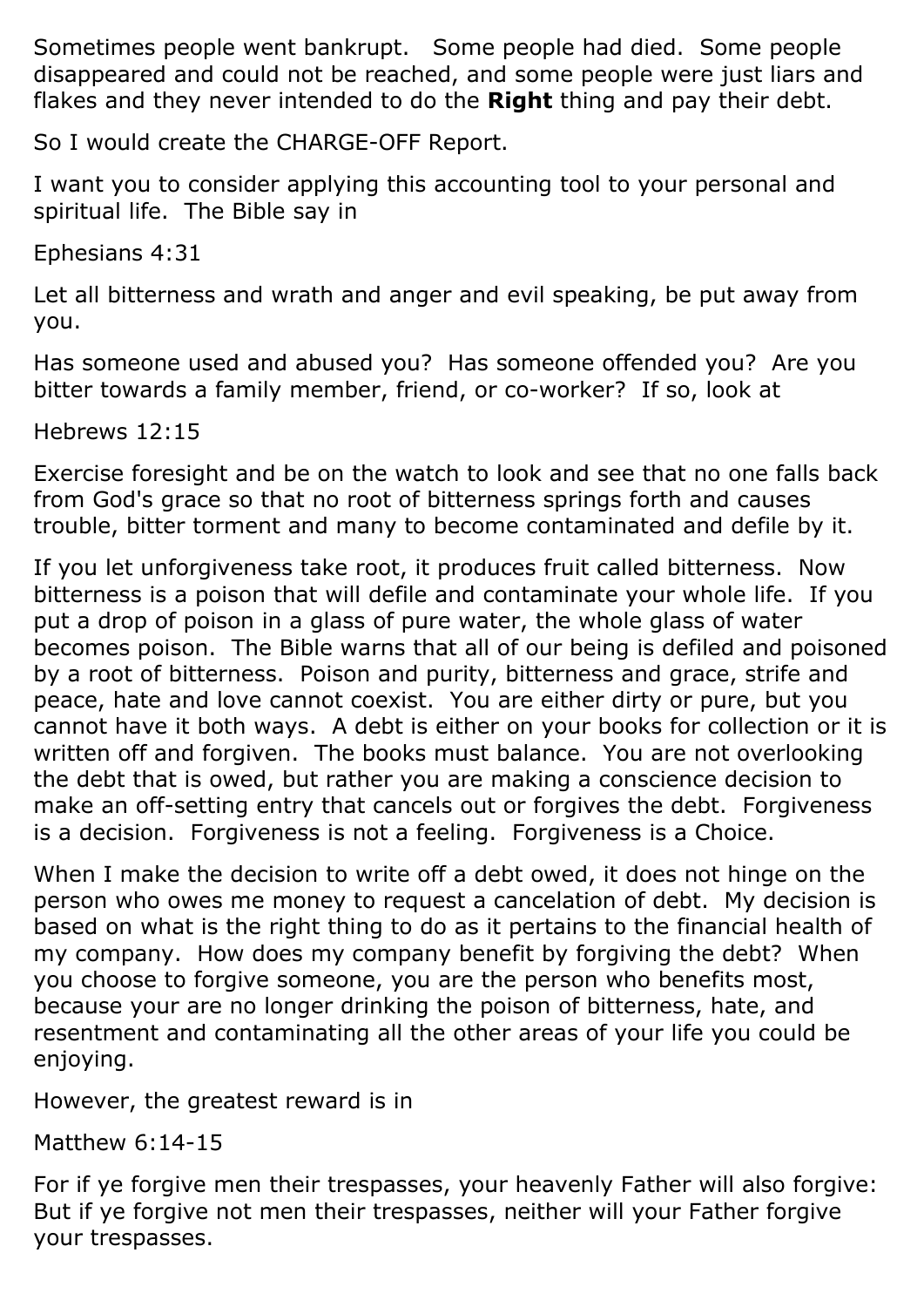Did you know that offense is the bait of satan? Offense taken is a killer of divine potential. Unforgiveness creates a barrier between you and you reaching your full potential and divine destiny. Pain blocks your ability to understand and discern God's perfect will for your life. Don't let bitterness drain you of valuable resources that have no return on your dollar and prevents you from growing a stronger company or life. Pruning away dead branches causes the fruit tree to be more fruitful next season. What dead wood are you holding on to. Let it go!

Now read

Luke 6:37

Forgive and ye shall be forgiven.

This is the spiritual law of reciprocity in action. Some call it the physical law- for every action there is a reaction. Whenever, we choose to forgive we break the cycle of hurt and pain. When we do what Jesus said, "turn the other cheek", we are absorbing the hit and it breaks the chain reaction. If we retaliate after we are wounded, it only escalates the war. Instead offer amnesty. Even, IRS realized that adding endless penalties and interest to an already uncollectable tax bill was a waste of tax payer dollars. By offering amnesty the tax account can be resolved and the books closed and balanced. It is a win-win for all.

Truthfully, if a husband cheats on you and you are still hating him 40 years later. Does the 40 years of hate really remove the act of cheating or make it up to you. No, there really is nothing a bad parent or spouse can do to make up for years of a bad childhood or marriage. Only God can restore the years the locust have eaten away. But if you are holding on to unforgiveness then you are blocking the only path you have to restoration and recovery.

So take some time and weigh, measure, and assess your book of business, finances, relationship to God and others, and life in general. See what is working and build on it. See what is consuming your time, money and sanity and write-it-off.

Now in accounting, once I write off debts, I have legally forgiven that debt and I never can attempt to collect that debt again. It has permanently been dealt with and it is off my books forever.

Do you have some debts owed to you that you need to forgive because the people are not able or not willing to pay. Get those time stealers, joy killers, life wasting liars, and just plain dead stinking things off your books permanently!

Start the new year fresh and hopeful.

Cut a new deal. Make a new plan. Build on what works.

God's kingdom on earth is a giant balance sheet. Trust God. Obey God.